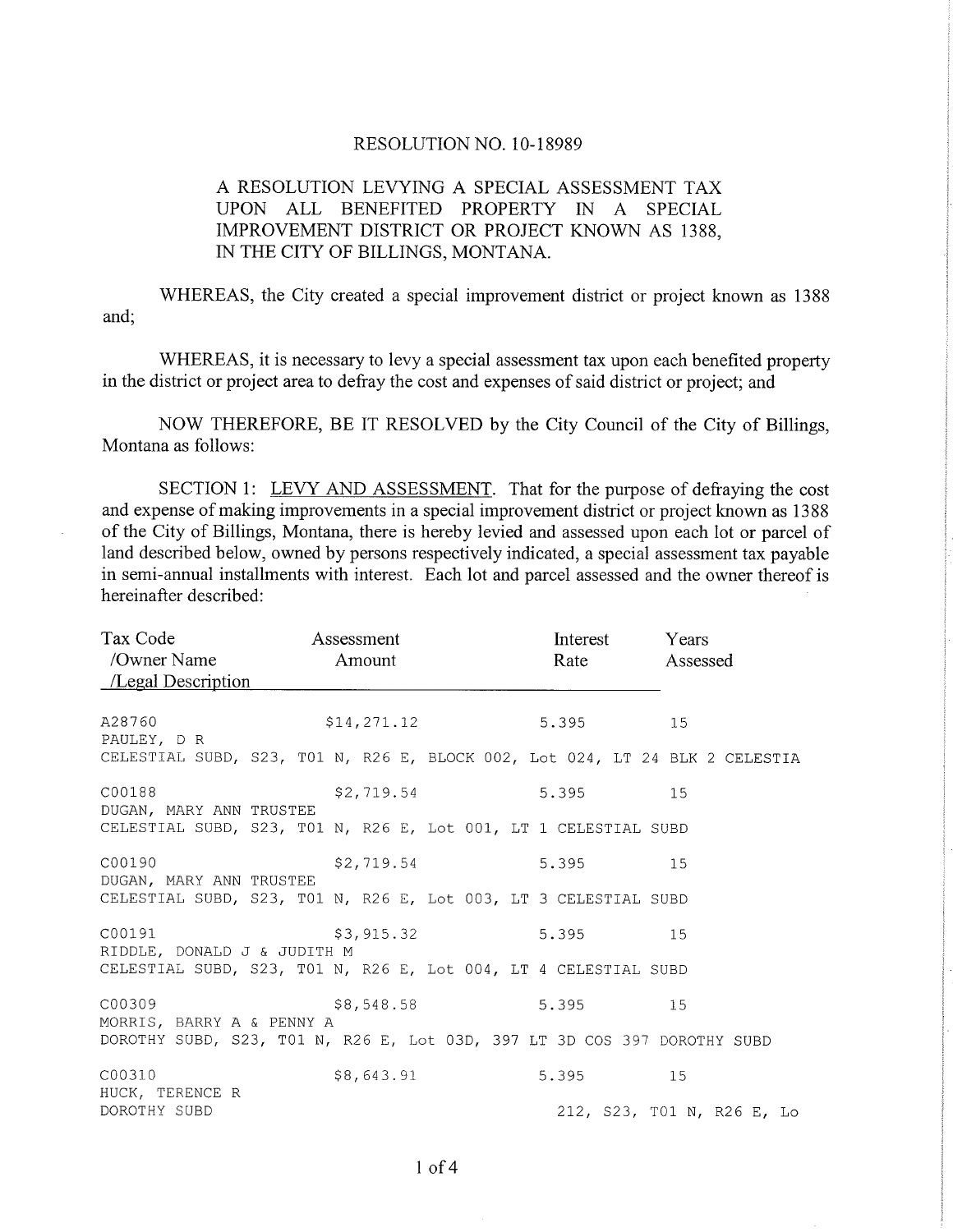\$8,929.89  $5.395$  15 C00312 SLAVICK, JOEL W & PATRICIA J DOROTHY SUBD, S23, T01 N, R26 E, Lot 005, W100 FT LT 5 DOROTHY SUBD 15 C00313 \$11,078.92 5.395 MARTINEZ, JOHN L & ELIZABETH A DOROTHY SUBD, S23, T01 N, R26 E, Lot 005, LT 6 E25 FT LT 5 DOROTHY SUBD C00314  $$10,602.29$ 5.395 15 HANSER, WILLIAM P DOROTHY SUBD, S23, T01 N, R26 E, Lot 007, LT 7 DOROTHY SUBD C00316 \$9,790.87 5.395 15 GRAHAM, CORA B 212, S23, T01 N, R26 E, Lo DOROTHY SUBD 5.395 15 C00316A \$9,117.49 HEADY, RAYMOND & CARRIE J DOROTHY SUBD, S23, T01 N, R26 E, Lot 10B, LT 10B DOROTHY SUB AMD LT 10 0.22 \$9,378.53 5.395 15 C00324I ROESLER, MARK F & CYNTHIA A FRITZ SUBD, S23, TO1 N, R26 E, BLOCK 002, Lot 010, LT 10 BLK 2 FRITZ SUB 2N C00324J  $$9,378.53$ 5.395 15 SLEHOFER, JAMES F & KATHERINE M FRITZ SUBD, S23, T01 N, R26 E, BLOCK 002, Lot 011, LT 11 BLK 2 FRITZ SUB  $$9,378.53$ 5.395 15 C00324K KERN, ADAM FRITZ SUBD, S23, T01 N, R26 E, BLOCK 002, Lot 012, LT 12 BLK 2 FRITZ SUB  $$9,378.53$ 5.395 C00325 15 JAMES, BRIAN G & TRISTEN R FRITZ SUBD, S23, T01 N, R26 E, BLOCK 002, Lot 015, LT 15 BLK 2 FRITZ SUBD \$9,532.44 5.395  $15$ C00326 JL HOWARD PROPERTIES LLC FRITZ SUBD, S23, T01 N, R26 E, BLOCK 002, Lot 016, LT 16 BLK 2 FRITZ SUBD \$5,917.98 5.395 15 C00333 RISDON, LINDA J FRITZ SUBD, S23, TO1 N, R26 E, BLOCK 003, Lot 007, LT 7 BLK 3 FRITZ SUBD \$5,249.25 5.395 15 C00334 WHITNEY, SUSAN J & JASON W 212, S23, T01 N, R26 E, BL FRITZ SUBD 5.395 15 C00336 \$5,472.16 SCHMIDT, MICHAEL A & P COLLEEN FRITZ SUBD, S23, T01 N, R26 E, BLOCK 003, Lot 010, LT 10 BLK 3 FRITZ SUBD 2 \$8,459.15 5.395 15 C00338 WEBSTER, DALE R & SHARON M FRITZ SUBD, S23, T01 N, R26 E, BLOCK 003, Lot 012, LT 12 BLK 3 FRITZ SUBD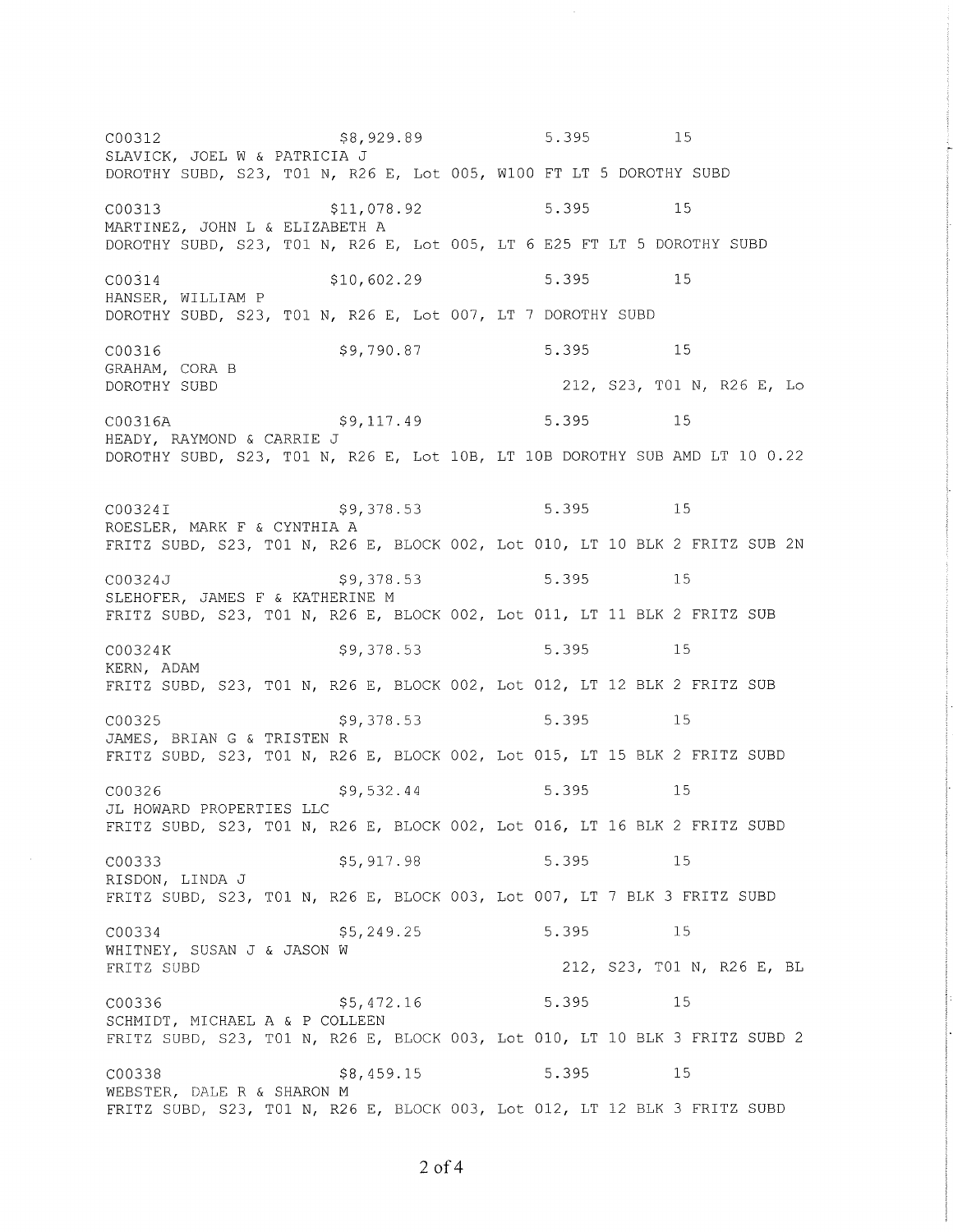5.395 C00341 \$5,249.25 15 BARTER, STEPHEN J JR & JOANNE H FRITZ SUBD, S23, TO1 N, R26 E, BLOCK 004, Lot 006, LT 6 BLK 4 FRITZ SUBD 2N 5.395 C00341A \$5,249.25 15 JESSEN, JASON J FRITZ SUBD, S23, TO1 N, R26 E, BLOCK 004, Lot 007, LT 7 BLK :4 FRITZ SUB 2N C00341B \$5,249.25 5.395 15 BROCKMAN, DAVID A & LEOTA M FRITZ SUBD, S23, T01 N, R26 E, BLOCK 004, Lot 008, LT 8 BLK 4 FRITZ SUB 2ND C00341C \$5,249.25 5.395 15 LKG, LLC FRITZ SUBD, S23, TO1 N, R26 E, BLOCK 004, Lot 009, LT 9 BLK 4 FRITZ SUB 2ND C00341D  $$5,249.25$ 5.395 15 PORTER, JAMIE L & FRITZ SUBD, S23, TO1 N, R26 E, BLOCK 004, Lot 010, LT 10 BLK 4 FRITZ SUB 2N \$9,378.53 5.395 15 C00342A BYRD, KEN A & CHERYL K FRITZ SUBD, S23, T01 N, R26 E, BLOCK 005, Lot 002, LT 2 BLK 5 FRITZ SUB 2ND \$9,378.53 5.395 C00342B 15 ANEST, CAROLYN M FRITZ SUBD, S23, TO1 N, R26 E, BLOCK 005, Lot 003, LT 3 BLK 5 FRITZ SUB C00343 \$9,378.53 5.395 15 HUNT, RONALD L & SUSAN M FRITZ SUBD, S23, T01 N, R26 E, BLOCK 005, Lot 004, LT 4 BLK 5 FRITZ SUBD 2N C00343B \$9,378.53 15 5.395 HOPE, KATHLEEN M FRITZ SUBD, S23, T01 N, R26 E, BLOCK 005, Lot 006, LT 6 BLK 5 FRITZ SUB 2ND \$9,378.53 C00343C 5.395 15 WALKER, LINDA K FRITZ SUBD, S23, TO1 N, R26 E, BLOCK 005, Lot 007, LT 7 BLK 5 FRITZ SUB 2ND \$9,378.53 5.395 C00343D  $15$ WEBBER, ROBERT CLARK & CYNTHIA LOU FRITZ SUBD, S23, TO1 N, R26 E, BLOCK 005, Lot 008, LT 8 BLK 5 FRITZ SUB

SECTION 2: DISPOSITION OF COLLECTION. All monies collected from the assessment shall be paid into a special improvement district or project Fund. Assessments become delinquent based on the semi-annual due dates of real property taxes, currently December 1 and June 1 of each year.

SECTION 3: NOTICE AND HEARING. On Monday, September 13, 2010 at 6:30 p.m., or as soon thereafter as the matter was considered on the agenda of the City Council at a regular meeting held in the Council Chambers of the Police Facility, 220 N.  $27<sup>th</sup>$  St., Billings,